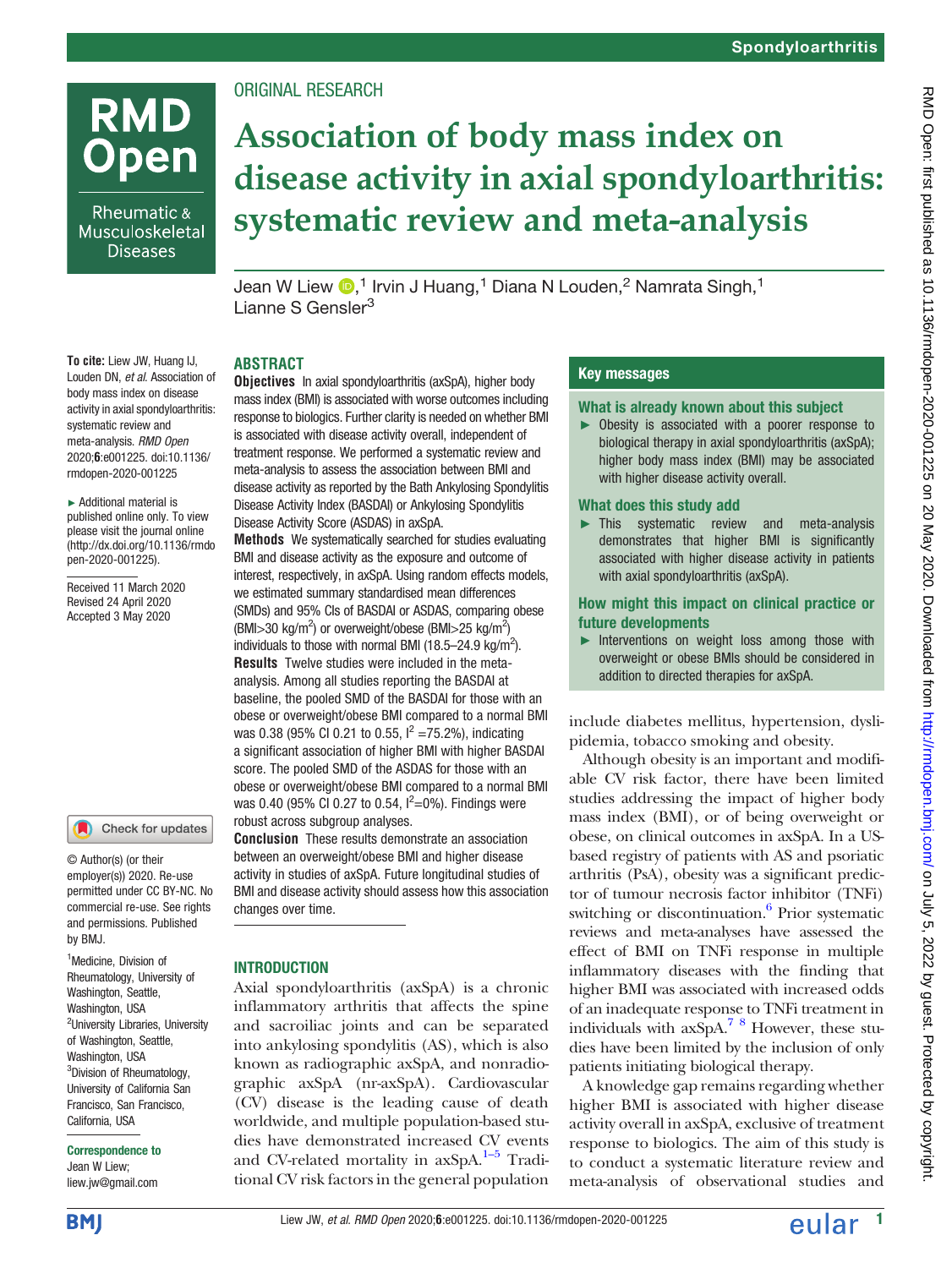randomised clinical trials (RCTs) in individuals with AS or nr-axSpA assessing the association of BMI on disease activity as measured by the Bath AS Disease Activity Index (BASDAI) or AS Disease Activity Score (ASDAS).

#### **METHODS**

#### Literature search and study selection

We conducted this systematic review according to an established protocol based on the Preferred Reporting Items for Systematic Reviews and Meta-Analyses (PRISMA) statement and reporting recommendations from the Meta-analysis of Observational Studies in Epidemiology (MOOSE) guidelines.<sup>9</sup> <sup>10</sup> The PRISMA checklist is included as a [Supplemental file.](https://dx.doi.org/10.1136/rmdopen-2020-001225)

With input from the clinical investigators, an experienced medical librarian (DNL) performed an online database search for studies examining the association of BMI with disease activity among individuals with AS or nr-axSpA in PubMed, Embase, the Cochrane Central Register of Controlled Trials and ClinicalTrials.gov from the date of database inception to 15 December 2019. For the study population and the exposure of interest, we employed the following terms in PubMed: ('Spondylitis, Ankylosing'[- Mesh] OR'ankylosing spondylitis' OR'axial spondyloarthritis' OR 'ankylosing spondylarthritis' OR 'axial spondylitis' OR axSpA) AND ('Body Mass Index'[Mesh] OR 'Overweight'[Mesh] OR 'Obesity'[Mesh] OR 'body mass index' OR BMI OR overweight OR obese OR obesity). Comparable combinations of subject headings and keywords were used in the other databases. Full search strategies are included in [Supplementary Materials.](https://dx.doi.org/10.1136/rmdopen-2020-001225) We included RCTs and observational studies including cohort, case–control and crosssectional studies. Conference abstracts were also included. Reference lists from retrieved articles and existing reviews were manually searched for additional studies. The titles and abstracts of each citation retrieved from these searches were reviewed based on the following inclusion criteria:

- (1) The main study population was AS, nr-axSpA or all axSpA;
- (2) The primary exposure of interest was BMI;
- (3) The primary outcome of interest was a validated measure of disease activity, either the BASDAI, ASDAS or a treatment response measure based on the BASDAI or ASDAS.

Studies not fulfilling these inclusion criteria were excluded. Duplicates and non-English-language articles and abstracts were excluded. In the case of multiple publications reporting the results for the same study subjects, we included the data from the most recent report.

#### Exposure and outcome of interest

The exposure of interest was BMI reported as either a continuous or categorical variable. Categorical BMI was either dichotomised as normal and overweight/ obese, or by separate levels for normal, overweight and obese BMI. For Caucasians, the WHO defines obese as a BMI ≥ $30$  kg/m $^2$ , overweight as 25.0–29.9 kg/m $^2$ , normal as  $18.5-24.9$  kg/m<sup>2</sup> and underweight as <18.5 kg/m<sup>2</sup>.<sup>[11](#page-10-5)</sup>

The two most commonly used measures for axSpA in clinical practice are the BASDAI and the ASDAS. The BASDAI was developed in 1994 and comprises six questions addressing five major symptoms in AS: fatigue, spinal pain, peripheral joint pain and swelling, localised tenderness and morning stiffness.<sup>12</sup> The ASDAS includes three questions from BASDAI, as well as the patient global assessments, and laboratory measures (either the C reactive protein (CRP) or the erythrocyte sedimentation rate).<sup>13</sup> For the main analysis, we considered the BASDAI or ASDAS, as a continuous or categorical variable, measured at baseline as the primary outcome. In the sub-analysis of cohort studies, we considered the outcome of TNFi response as a measure of change in the BASDAI or ASDAS.

#### Data extraction and quality assessment

The full text of eligible articles was reviewed by two independent reviewers (JWL and IJH). Data from each study were abstracted based on a structured data abstraction form. The decision on whether to include the study in the final qualitative and quantitative analyses was based on an agreement between the two reviewers with disagreements resolved by a third reviewer (NS).

We used the Newcastle–Ottawa scale (NOS) for the assessment of study quality in observational studies and the Cochrane risk of bias tool for RCTs. With the NOS, each study is judged on the selection of study groups, the comparability of study groups and the ascertainment of the exposure or outcome and given a score between 0 and  $2<sup>14</sup>$  $2<sup>14</sup>$  $2<sup>14</sup>$ A modification of the NOS was used for cross-sectional studies.<sup>[15 16](#page-10-9)</sup> The quality score is based on a scale out of 10 for cross-sectional studies and 9 for cohort studies, with a higher score indicating better study quality.

#### Data synthesis and analysis

We extracted the mean and SD for BASDAI or ASDAS values at baseline, stratified by categories of BMI, from all included studies. If the study only reported the median and IQR, we calculated the mean and SD using the formulae from Hozo  $et \ al^{17}$  $et \ al^{17}$  $et \ al^{17}$  We calculated the standardised mean difference (SMD) using Hedges'  $g^{18}$  in either the BASDAI or ASDAS comparing those with either overweight/obese or obese BMI to those with normal BMI. If BMI was a three-level categorical measure, we compared the highest, or obese, category with the normal BMI category as the referent. If BMI was a binary measure, we compared the higher category (overweight/obese) with the lower category (normal). The SMD represents the difference between the weighted mean and the SD of the disease activity measure in individuals with higher versus lower BMI categories.<sup>19</sup> Due to study heterogeneity, we used the random effects model described by DerSimonian and Laird to calculate the pooled SMD and  $95\%$  CIs across studies.<sup>20</sup> With this method, study weights depend partly on the size of individual studies and partly on the amount of variation in the results of studies.

We additionally performed sensitivity analyses to assess the robustness of our findings, in which we restricted analyses to the following more homogeneous subgroups: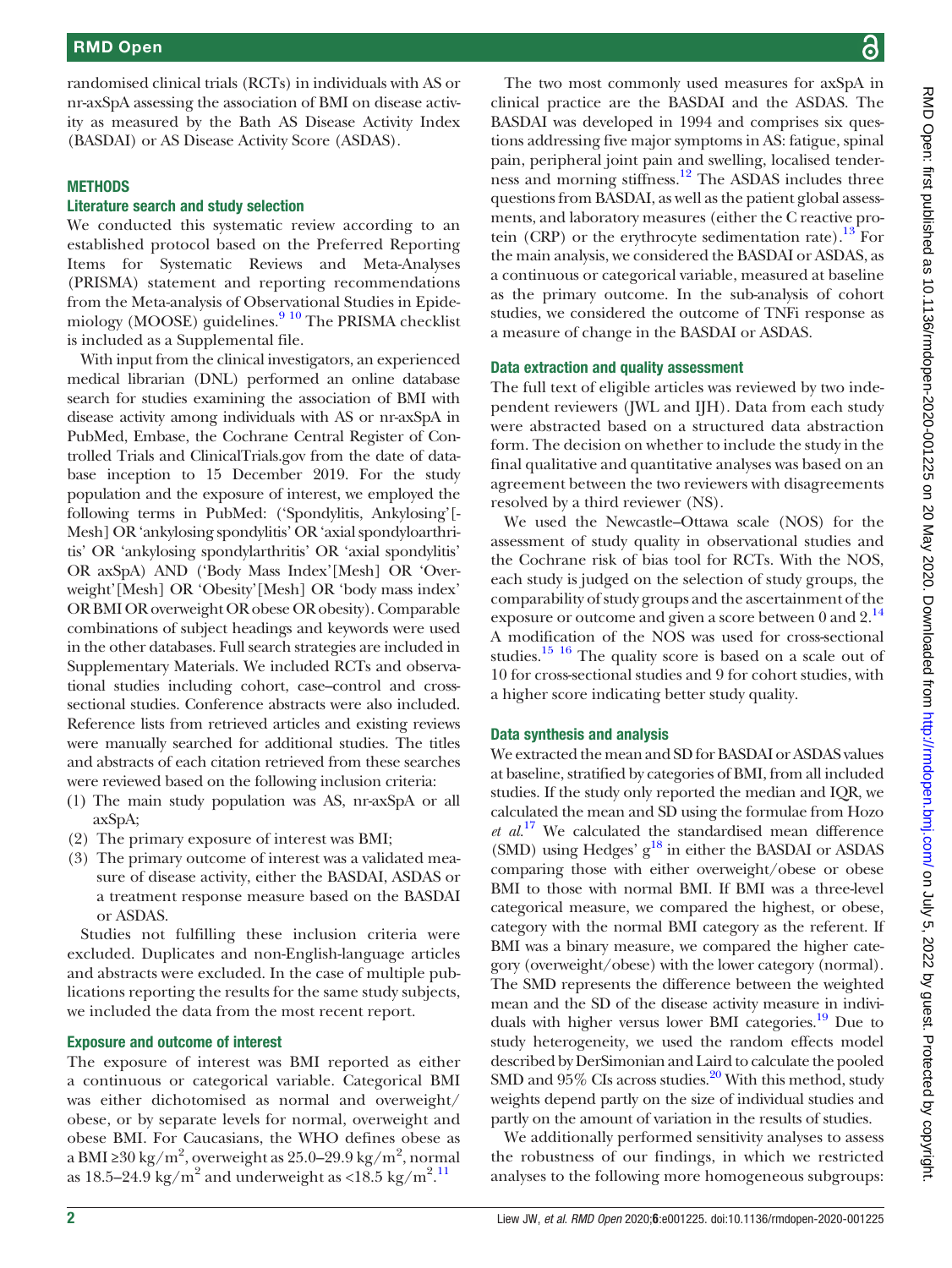- (1) Cross-sectional studies;
- (2) Studies in which the study population consisted of AS patients only;
- (3) Studies in which BMI was modelled as a three-level categorical variable (obese, overweight, normal);
- (4) Studies performed in European populations.

For cohort studies, we prespecified a plan to extract the raw data, where available, for the crude ORs (OR) of TNFi response comparing a higher BMI to a lower BMI. In studies where these data were not available, we planned to extract the adjusted OR and  $95\%$  CIs.<sup>[21](#page-11-4)</sup> All primary outcome measures of TNFi response at follow-up would then be combined using a random effects model to calculate the pooled OR for the failure of TNFi response.

We used Cochran's Q and the  $I^2$  index to examine heterogeneity across studies. Cochran's Q is a test for heterogeneity where the null hypothesis is that all studies are evaluating the same effect. However, this test has low power if there are few included studies.<sup>[22 23](#page-11-5)</sup> The I<sup>2</sup> index describes the proportion of variation across studies that is due to heterogeneity rather than random chance. An index of 25% indicates low heterogeneity, 50% moderate and 100% high.<sup>24</sup>

<span id="page-2-0"></span>Publication bias for meta-analyses of 10 or more studies was visually assessed using funnel plots with pseudo-95%

CIs, which indicate regions where 95% of studies are expected to lie if all studies are estimating the same

effect.<sup>[25](#page-11-7)</sup> We used the trim-and-fill method to quantify the impact of potential publication bias. $^{26}$  $^{26}$  $^{26}$  We performed Egger's test for meta-analyses of 10 or more studies to additionally evaluate publication bias. Analyses were significant at the alpha level of 0.05.

Analyses were conducted in R version  $3.6.0^{27}$  $3.6.0^{27}$  $3.6.0^{27}$  using the packages metafor,  $^{28}$  $^{28}$  $^{28}$  esc<sup>[29](#page-11-11)</sup> and MAd.<sup>[30](#page-11-12)</sup>

#### RESULTS

We identified 961 titles from our database search. Of these, 223 were duplicates, which we excluded. From the remaining 738 studies, we reviewed the full text of 20 studies. Of the full-text articles, we excluded three for not having the primary exposure or outcome of interest, three for not reporting disease activity stratified by BMI at baseline and one for incomplete reporting of results. We included 13 studies in our qualitative analysis and 12 in our quantitative meta-analysis. No RCTs met our inclusion criteria. One RCT underwent full-text review but was excluded because disease activity was not stratified by BMI at baseline.<sup>[31](#page-11-13)</sup> The PRISMA flow diagram is shown in [figure 1.](#page-2-0)



Figure 1 PRISMA flow chart for study inclusion.

PRISMA, Preferred Reporting Items for Systematic Reviews and Meta-Analyses.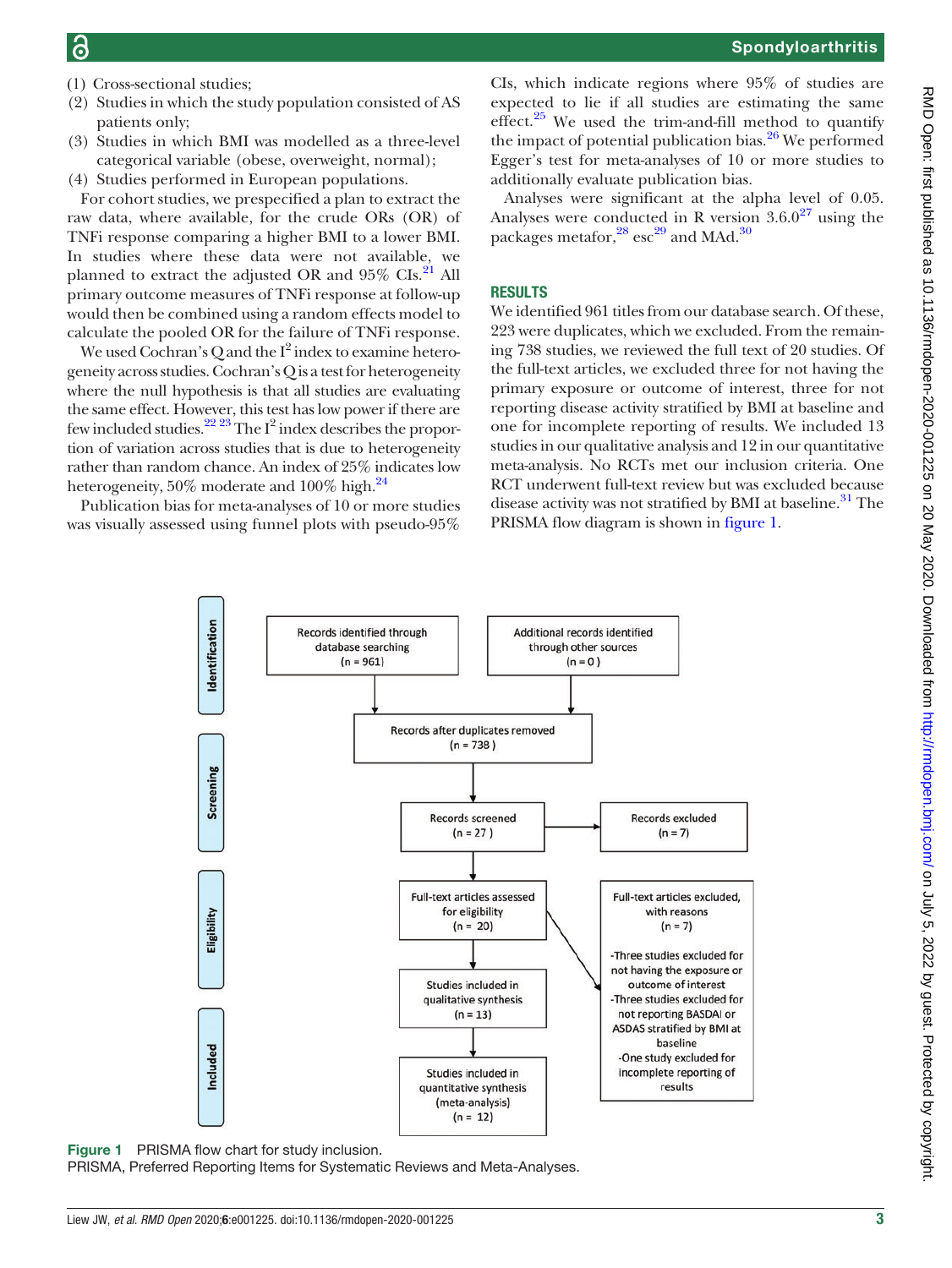## RMD Open

#### Characteristics of included studies and risk of bias

[Tables 1 and 2](#page-4-0) provide details of included studies and participants. We included eight cross-sectional studies and five cohort studies in the systematic review. All of the cohort studies assessed the association of BMI and response to TNFi. Six studies included only AS patients (by the modified New York criteria) and seven included axSpA patients (by the Assessment in SpondyloArthritis International Society [ASAS] criteria). Study sample sizes ranged from 46 to 684, with a total of 4054 subjects in the meta-analysis. The proportion of male patients ranged from 22% to 93%. Eleven studies were conducted in Europe; one study was conducted in Asia and one in the Middle East. The risk of bias assessment is shown in [tables](#page-7-0) [3 and 4.](#page-7-0) Based on the NOS, the mean score was 7.8 for cross-sectional studies. All included cohort studies had a score of 8 out of 10. The main source of bias was selection bias.

#### Relationship between BMI and disease activity at baseline in cross-sectional and cohort studies

There were 12 studies reporting the BASDAI at baseline and five reporting the ASDAS at baseline. The cohort study of 190 Romanian AS patients by Ancuta et al was included in the qualitative analysis but not the metaanalysis due to incomplete data. $44$  Among all studies reporting the BASDAI at baseline (12 studies, 3864 subjects), the pooled SMD of the BASDAI for those with an obese or overweight/obese BMI compared to a normal BMI was 0.38 (95% CI 0.21 to 0.55;  $I^2 = 75.2\%$ , Q-test p<0.001), indicating a significant association of higher BMI with higher BASDAI score ([figure 2\)](#page-9-0). Among all studies reporting the ASDAS at baseline (5 studies, 1469 subjects), the pooled SMD of the ASDAS for those with an obese or overweight/obese BMI compared to a normal BMI was 0.40 (95% CI 0.27 to 0.54;  $I^2=0\%$ , Q-test p=0.70) [\(figure 3](#page-9-1)).

In the sub-analysis restricted to the cross-sectional studies, compared to those with a normal BMI, those with an obese or overweight/obese BMI had a higher disease activity measure, which was significant for both BASDAI (eight studies, 2858 subjects) and ASDAS (three studies, 788 subjects) (pooled SMD 0.38, 95% CI 0.23 to 0.52,  $I^2$ =56.9%, Q-test p<0.001 for BASDAI; pooled SMD 0.42, 95% CI 0.25 to 0.59, I2 0%, Q-test p=0.76 for ASDAS). Five studies (587 subjects) limited to an AS population reported the BASDAI (pooled SMD 0.46, 95% CI −0.10 to 1.02,  $I^2$ =89.8%, Q-test p<0.001) and only two reported the ASDAS (meta-analysis not performed). Studies using categorical (three-level) BMI as the exposure included seven studies (2344 subjects) that reported the BASDAI (pooled SMD 0.36, 95% CI 0.10 to 0.62,  $I^2 = 79.0\%$ , Q-test p<0.001), and three studies (1142 subjects) that reported the ASDAS (pooled SMD 0.42, 95% CI 0.26 to 0.59,  $I^2$ =0%, Q-test p=0.38). There were 10 studies (3500 subjects) conducted in Europe with BASDAI was the outcome measure (pooled SMD 0.33, 95% CI 0.15 to 0.50,  $I^2$ =73.4%, Q-test p<0.001). All of the studies reporting

ASDAS were performed in Europe, so an additional subanalysis was not necessary.

## Relationship between BMI and TNFi response at follow-up in cohort studies

Five cohort studies were included in the qualitative analysis that assessed as a primary outcome of TNFi response at follow-up comparing BMI categories. In the four studies that reported the results of a multivariable analysis of the association of BMI and TNFi response, all found that a higher BMI was significantly associated with the lower odds of a TNFi response. Two of these studies reported the BASDAI50 response (50% or greater improvement in the BASDAI) as the primary outcome, one reported the ASAS40 response (40% improvement according to ASAS criteria) and one reported BASDAI≤4. We were only able to extract the raw data for two cohort studies and were unable to verify the subgroup comparisons for adjusted ORs in the remainder of studies. Thus, we were unable to pool ORs for the failure of TNFi response in the included cohort studies.

## Publication bias

Funnel plots of the SMD plotted against the SE are shown for studies reporting the BASDAI [\(figure 4](#page-10-10)). There is asymmetry on visual inspection, which can be attributed to reporting bias for small studies with null or negative results. The trim-and-fill method did not identify any potentially missing studies. However, this procedure does not address other sources of funnel plot asymmetry, such as the heterogeneity of study methods or random chance.[45](#page-11-15) Egger's test failed to reject the null hypothesis of symmetry in the funnel plots (p=0.50); however, this test suffers from low power with fewer studies.<sup>[46](#page-11-16)</sup> We did not perform funnel plots or Egger's test for studies reporting the ASDAS as there were too few studies.

## **DISCUSSION**

In our main analyses, higher BMI was significantly associated with higher disease activity as measured by both BASDAI and ASDAS. Results were robust across most sensitivity analyses restricted to prespecified study characteristics. These findings suggest that a higher BMI, potentially through increased adiposity, may contribute to the disease burden in axSpA.

Our findings are similar to prior systematic reviews and meta-analyses in axSpA evaluating the impact of obesity or higher BMI on various clinical outcome measures. Lee et al performed a systematic review of obesity and disease activity outcomes across multiple rheumatic diseases.<sup>[47](#page-11-17)</sup> In axSpA, they found one study reporting a neutral association and six with a positive association. These findings were limited by the inclusion of mostly cross-sectional studies from a restricted geographical area, as most were performed in Europe. Given the limitations of their review findings, the authors elected to not pool results in a meta-analysis. Singh et al performed a meta-analysis of the impact of BMI and TNFi response in observational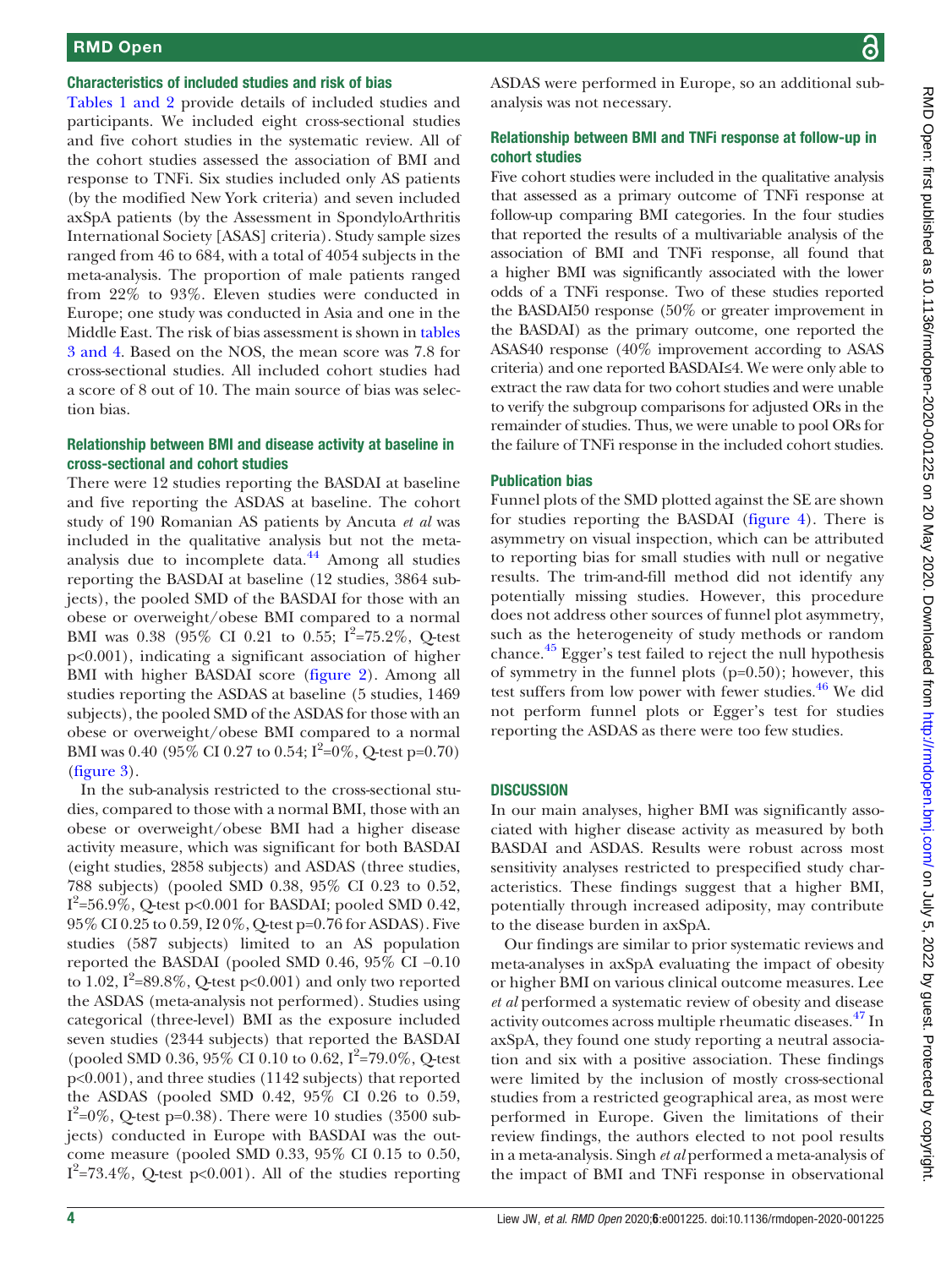<span id="page-4-0"></span>

| Table <sub>1</sub>                                           | Characteristics of included cross-sectional studies | $(n=8)$                                                                                                                                                                                   |                                                                                                                                |                                |                                                                                                                                  |
|--------------------------------------------------------------|-----------------------------------------------------|-------------------------------------------------------------------------------------------------------------------------------------------------------------------------------------------|--------------------------------------------------------------------------------------------------------------------------------|--------------------------------|----------------------------------------------------------------------------------------------------------------------------------|
| Author, year of study,<br>location                           | Study population,<br>sample size                    | Demographics and disease<br>characteristics                                                                                                                                               | <b>BMI</b> measure                                                                                                             | Disease activity<br>measure(s) | Covariates adjusted<br>tor                                                                                                       |
| Durcan <sup>32</sup><br>Ireland<br>2012                      | $N=46$<br>AS                                        | Disease duration: 12.9 years (mean)<br>Age: 45.1 years (mean)<br>Biological use: NA<br><b>HLA-B27: NA</b><br>Male: 76.1%                                                                  | Overweight/obese: ≥25 kg/m <sup>2</sup><br>Normal: <25 kg/m <sup>2</sup><br>Binary BMI                                         | BASDAI                         | NA (no multivariable<br>analysis)                                                                                                |
| Norway<br>Berg <sup>33</sup><br>2015                         | $N = 159$<br><b>AS</b>                              | Disease duration: NA<br>Biological use: NA<br>$50.5 \pm 13.2$ years<br>$50.5 \pm 11.3$ years<br>High BMI 71%<br>Low BMI 53%<br>HLA-B27: NA<br>High BMI<br>Low BMI<br><b>Male:</b><br>Age: | High: $\geq$ 25 kg/m <sup>2</sup><br>Low: $<$ 25 kg/m <sup>2</sup><br>Binary BMI                                               | BASDAI<br><b>ASDAS</b>         | Age, gender, smoking                                                                                                             |
| Netherlands<br>Maas <sup>34</sup><br>2016                    | axSpA<br>$N=461$                                    | Disease duration: 17 (0-16) years<br>Age: 45.3±12.8 years<br>Biological use: 44%<br>HLA-B27: 80%<br><b>Male: 66%</b>                                                                      | Overweight: 25–30 kg/m <sup>2</sup><br>Normal: <25 kg/m <sup>2</sup><br>Obese: ≥30 kg/m <sup>2</sup><br>Categorical BMI        | BASDAI<br><b>ASDAS</b>         | Age, gender, symptom<br>status, comorbidity<br>duration, HLA-B27                                                                 |
| European (multicenter)<br>Rubio-Vargas <sup>35</sup><br>2016 | $N = 168$<br>axSpA                                  | Disease duration: NA<br>2 years<br>Biological use: NA<br>HLA-B27: 92.9%<br>Age: $30.2 + 8$<br>Male: 48.2%                                                                                 | Overweight/obese: ≥25 kg/m <sup>2</sup><br>Normal: <25 kg/m <sup>2</sup><br>Binary BMI                                         | BASDAI<br><b>ASDAS</b>         | Age; other variables NA                                                                                                          |
| Fitzgerald <sup>36</sup><br>Ireland<br>2017                  | $N = 683$<br>axSpA                                  | Disease duration: 19±22 years<br>Age: 45.9±12.4 years<br>Biological use: NA<br>HLA-B27: NA<br>Male: 77%                                                                                   | Overweight: 25-29.9 kg/m <sup>2</sup><br>Normal: <25 kg/m <sup>2</sup><br>Obese: 230 kg/m <sup>2</sup><br>Categorical BMI      | BASDAI                         | NA (no multivariable<br>analysis)                                                                                                |
| Singapore<br>$Lee^{37}$<br>2017                              | $N = 194$<br>axSpA                                  | Disease duration: 7.06±8.64 years<br>Age: 38.72±13.73 years<br>Biological use: 5.15%<br>1.96%<br>Male: 77.32%<br><b>HLA-B27: 81</b>                                                       | Overweight: 23–27.5 kg/m <sup>2</sup><br>Normal: <23 kg/m <sup>2</sup><br>Obese: $>27.5$ kg/m <sup>2</sup><br>Categorical BMI: | BASDAI                         | status, NSAID use, skin<br>Age, disease duration,<br>hyperlipidemia, living<br>arrangement, marital<br>hypertension,<br>symptoms |
|                                                              |                                                     |                                                                                                                                                                                           |                                                                                                                                |                                | Continued                                                                                                                        |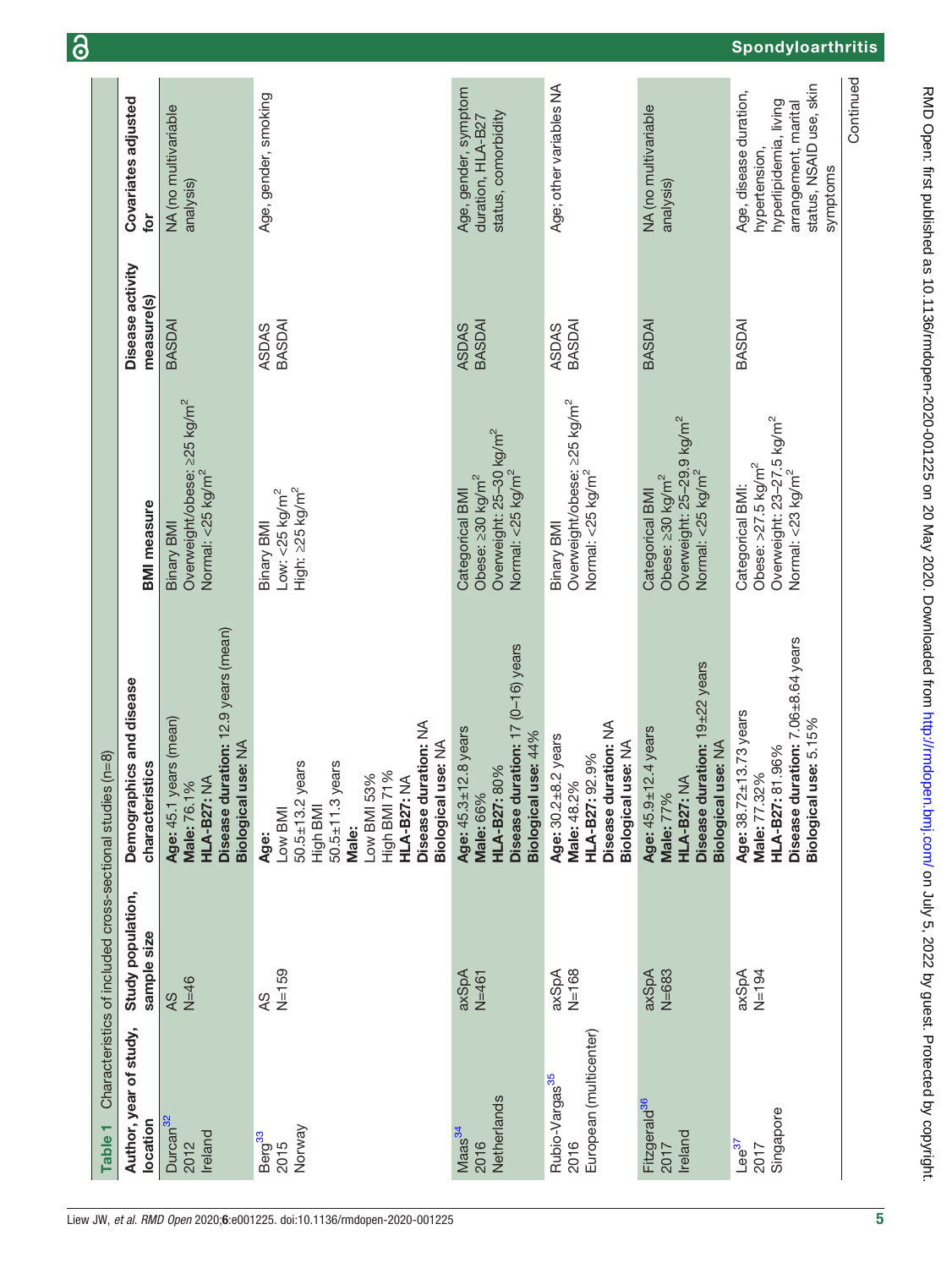| Table 1 Continued                                    |                    |                                                                                                                                                                                                                                                                                     |                                                                                                           |                                |                                   |
|------------------------------------------------------|--------------------|-------------------------------------------------------------------------------------------------------------------------------------------------------------------------------------------------------------------------------------------------------------------------------------|-----------------------------------------------------------------------------------------------------------|--------------------------------|-----------------------------------|
| Author, year of study, Study population,<br>location | sample size        | Demographics and disease<br>characteristics                                                                                                                                                                                                                                         | <b>BMI</b> measure                                                                                        | Disease activity<br>measure(s) | Covariates adjusted<br>for        |
| Bindesboll <sup>38</sup><br>Norway<br>2019           | $N = 509$<br>axSpA | Disease duration: NA<br>Biological use: NA<br>Age: $48 \pm 12$ years<br>HLA-B27: 82.3%<br>Male: 30.3%                                                                                                                                                                               | Normal/underweight: <25 kg/m <sup>2</sup><br>Overweight/obese: >25 kg/m <sup>2</sup><br><b>Binary BMI</b> | BASDAI                         | NA (no multivariable<br>analysis) |
| Claudepierre <sup>39</sup><br>France<br>2019         | axSpA<br>$N = 638$ | Age: $41.5 \pm 11.1$ years (median, IQR)<br>use: 61.9%<br>Disease duration: NA<br>HLA-B27: NA<br>Male: 22%<br><b>Biological</b>                                                                                                                                                     | Non-obese: <30 kg/m <sup>2</sup><br>Obese: ≥30 kg/m <sup>2</sup><br><b>Binary BMI</b>                     | BASDAI                         | NA (no multivariable<br>analysis) |
|                                                      |                    | AS, ankylosing spondylitis; AGDAS, Ankylosing Spondylitis Disease Activity Score; axial spondyloarthritis; BASDAI, Bath Ankylosing Spondylitis Disease Activity Index; BMI, body mass<br>index; NSAID, nonsteroidal anti-inflammatory drug; NA, not available; NS, not significant. |                                                                                                           |                                |                                   |

cohort studies and RCTs, and found that in axSpA, higher BMI was associated with increased odds of an inadequate response to TNFi treatment (six studies; pooled OR 3.36,  $95\%$  CI 1.33 to 8.51,  $I^2 = 81\%)$ . Shan and Zhang performed a similar meta-analysis, with similar findings, and included four studies examining the association of BMI with TNFi response in axSpA.<sup>[8](#page-10-11)</sup> Our qualitative analysis of cohort studies is in accordance with these findings. Due to differences in our prespecified inclusion criteria and different study question, we did not update these meta-analyses. Compared to these prior studies, which had limited generalisability beyond those patients initiating biological therapy, we addressed the association of BMI and disease activity among a broader population of axSpA patients.

The impact of obesity on imaging measures has also been explored. Bakirci et al performed a systematic review on the association of BMI and imaging-defined inflammation and damage in SpA including PsA.<sup>48</sup> In four studies, higher BMI was associated with new syndesmophyte formation. In one study, higher BMI was also associated with a higher structural damage score by the modified Stoke Ankylosing Spondylitis Spinal Score. There were no studies using MRI that met their inclusion criteria. This review was limited by the small number of studies included. Limited inference can be made regarding the association of BMI with active inflammation as reflected by disease activity.

The association of high BMI with disease activity has also been studied in PsA, with similar findings as in axSpA. In prospective cohorts of PsA patients on TNFi therapy, Di Minno et al have shown that obesity was associated with a lower probability of achieving or maintaining minimal disease activity and that a weight loss of ≥5% in overweight or obese individuals predicts treatment response.[49 50](#page-11-25) Obesity was also associated with worse response to TNFi in large Scandinavian PsA registries.<sup>51</sup>

The biological mechanisms that are believed to underlie obesity as a chronic inflammatory state involve the production of pro-inflammatory cytokines by adipose tissue.<sup>[52](#page-11-27)</sup> Higher BMI and higher fat mass have been associated with chronic pain in multiple populations. $53-55$  $53-55$  $53-55$ Obesity may be related to disease activity independent of inflammation, such as through mechanical loading and stress.<sup>[56](#page-11-30)</sup>

Some limitations of our systematic review and metaanalysis should be considered. The primary limitation is heterogeneity, in both study design and methodology. For example, we have included studies with different populations of interest (AS vs nr-axSpA) and studies that have used different measures of the exposure and outcome, as well as measurement of the outcome at different times relative to treatment initiation. To address this, we performed sensitivity analyses restricted to studies with similar characteristics, which supported the robustness of our results. Because the ASDAS calculation includes the CRP level<sup>[13](#page-10-7)</sup> and elevations in CRP are correlated with higher BMI in the general population, 57 this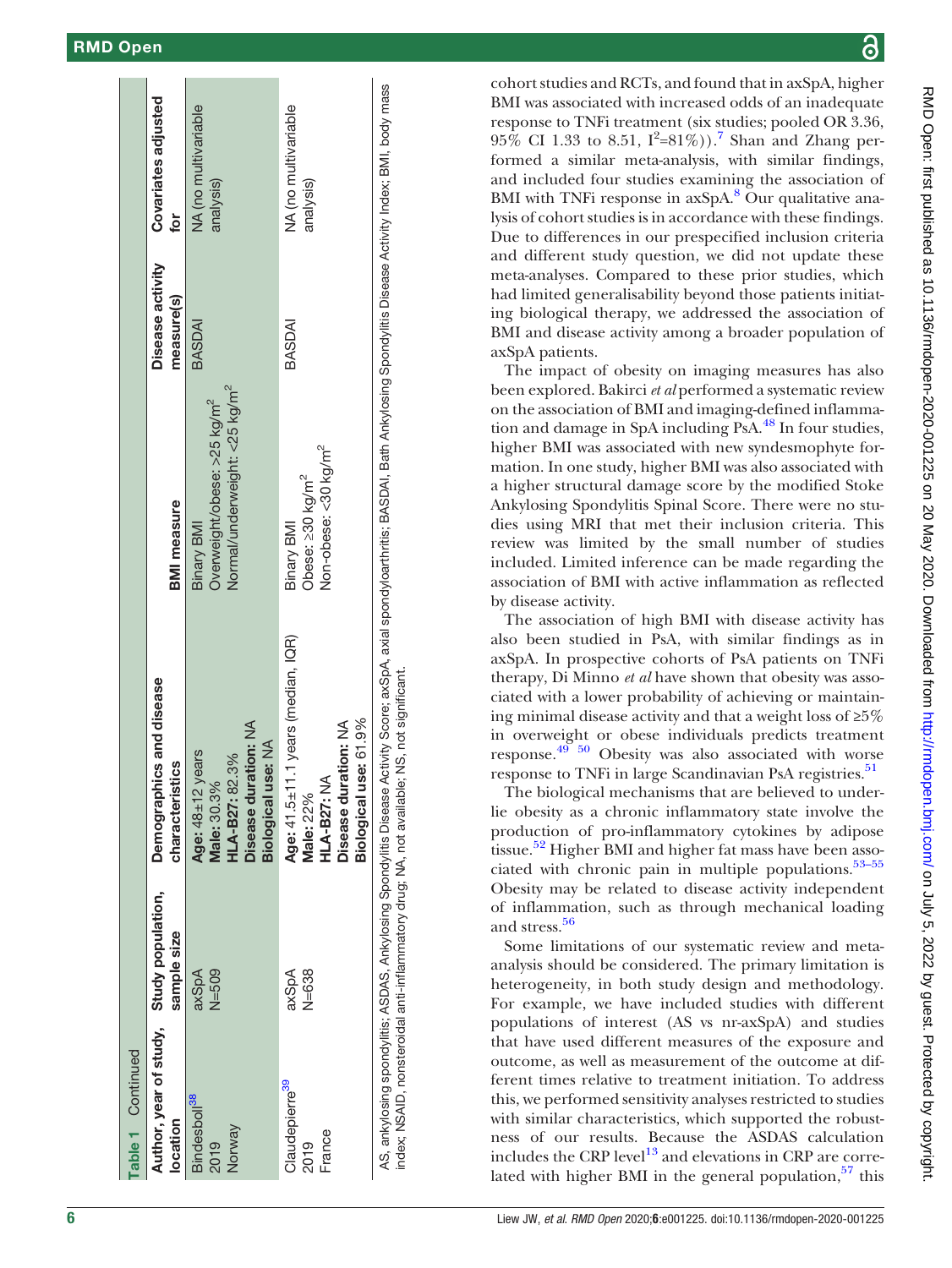| Table <sub>2</sub>                             |                                     | Characteristics of included cohort studies (n=5)                                                                                                               |                                                                                                                           |                                                                                                                                                                                    |                                                                                             |
|------------------------------------------------|-------------------------------------|----------------------------------------------------------------------------------------------------------------------------------------------------------------|---------------------------------------------------------------------------------------------------------------------------|------------------------------------------------------------------------------------------------------------------------------------------------------------------------------------|---------------------------------------------------------------------------------------------|
| Author, year of study,<br>location             | sample size<br>population,<br>Study | Demographics and disease<br>characteristics                                                                                                                    | <b>BMI</b> measure                                                                                                        | Disease activity measure(s)                                                                                                                                                        | Covariates adjusted for                                                                     |
| Ottaviani <sup>40</sup><br>France<br>2012      | $N = 155$<br>4S                     | Biological use: All started on<br>.8) years<br>8.0<br>Age: 43.1 (35.0-51<br>Disease duration:<br>HLA-B27: 64.9%<br>Male: 63.3%<br>$(3.0 - 12.0)$<br>infliximab | Overweight: 25-30 kg/<br>Normal: <25 kg/m <sup>2</sup><br>Obese: >30 kg/m <sup>2</sup><br>Categorical BMI<br>$\tilde{E}$  | TNFi treatment response:<br>Follow-up: 6 months<br><b>BASDAI50</b><br>Baseline:<br>BASDAI                                                                                          | Age and gender                                                                              |
| Switzerland<br>Micheroli <sup>41</sup><br>2017 | $N = 624$<br>axSpA                  | started on<br>13.0<br>Age: 39.4±11.6 years<br>Biological use: All<br>Disease duration:<br>HLA-B27: 78.1%<br>Male: 62.2%<br>$±10.9$ years<br><b>FINE</b>        | Normal: 18.5-25 kg/m <sup>2</sup><br>Overweight: 25-30 kg/<br>Obese: $>30$ kg/m <sup>2</sup><br>Categorical BMI<br>n<br>E | Follow-up: 1 year ±6 months<br>TNFi treatment response:<br>ASDAS<1.3<br>ASDAS<2.1<br>ASDAS-CII<br>ASDAS-MI<br>BASDAI50<br>Baseline:<br>ASAS-PR<br>ASAS40<br>BASDAI<br><b>ASDAS</b> | Age, gender, BASDAI, BASMI, HLA-B27<br>status, nr-axSpA, elevated CRP,<br>exercise, smoking |
| Rosas <sup>42</sup><br>Spain<br>2017           | $N=57$<br>AS                        | Biological use: All started on<br>$\frac{4}{2}$<br>Disease duration:<br>Age: 47±10 years<br>HLA-B27: 77%<br>adalimumab<br>Male: 65%                            | Overweight: 25-30 kg/<br>Normal: <25 kg/m <sup>2</sup><br>Obese: >30 kg/m <sup>2</sup><br>Categorical BMI<br>$\tilde{E}$  | Follow-up: at least 3 months<br>TNFi treatment response:<br>$ASDAS \leq 2.1$<br>BASDAI ≤4<br><b>Baseline:</b><br><b>BASDAI</b><br><b>ASDAS</b>                                     | $\frac{4}{2}$                                                                               |
| Al-Osami <sup>43</sup><br>2018<br>Iraq         | $N = 170$<br>QY                     | starting<br>$\frac{1}{2}$<br>Disease duration:<br>Age: 36.1±9 years<br>Biological use: All<br>HLA-B27: 40%<br>Male: 92.9%<br>infliximab                        | Overweight: 25-30 kg/<br>Normal: 20-25 kg/m <sup>2</sup><br>Obese: $>$ 30 kg/m <sup>2</sup><br>Categorical BMI<br>$E^2$   | TNFi treatment response:<br>BASDAI50<br>Baseline:<br>BASDAI                                                                                                                        | ≸                                                                                           |
|                                                |                                     |                                                                                                                                                                |                                                                                                                           |                                                                                                                                                                                    | Continued                                                                                   |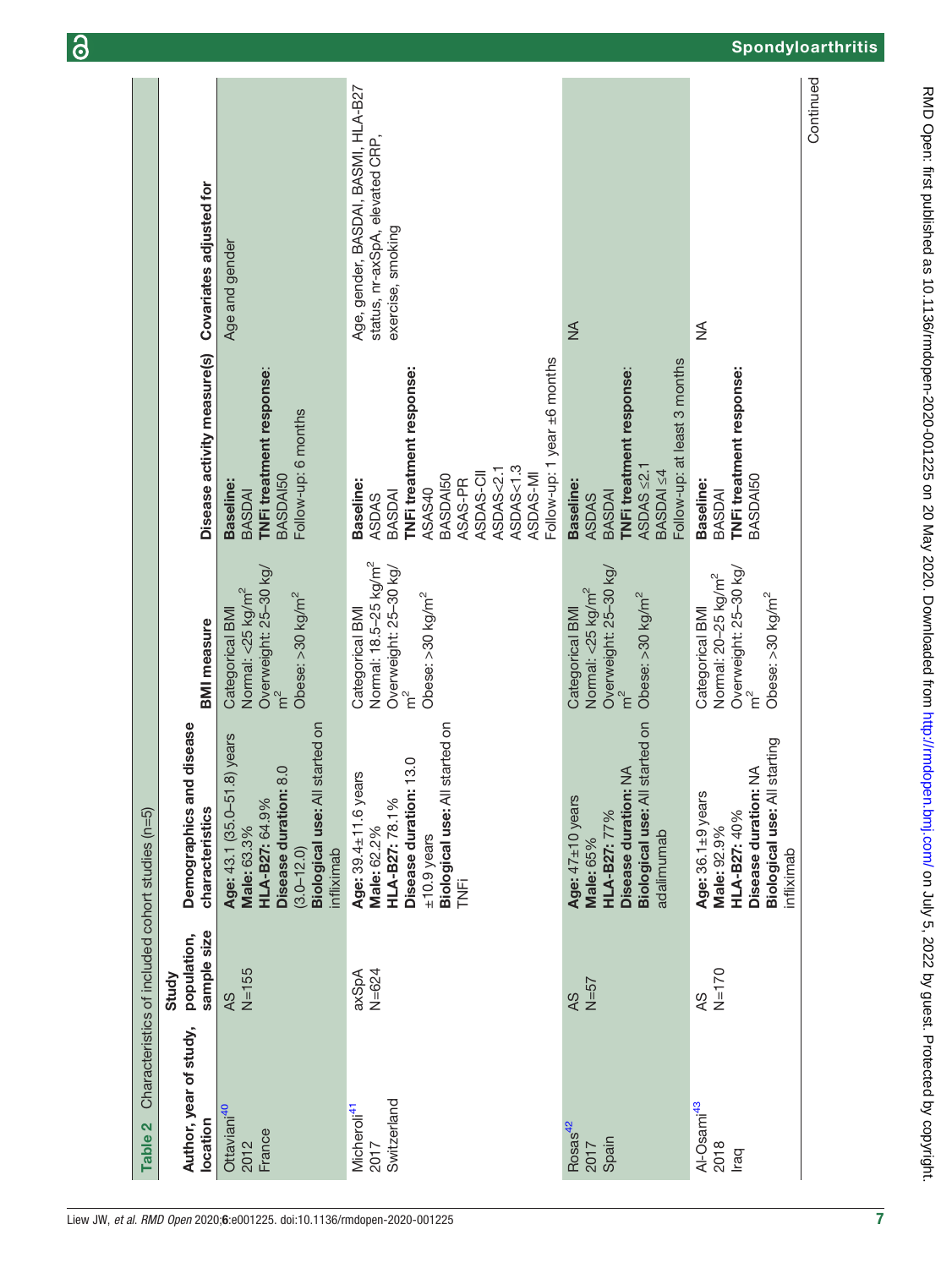| Table 2 Continued                              |                      |                                                                                                                                                                           |                                                                                                               |                                                                                                                                                                                                                                                 |                                                                                                                                                                                                                                                                                                                                                                                                                                                                                                                                                                               |
|------------------------------------------------|----------------------|---------------------------------------------------------------------------------------------------------------------------------------------------------------------------|---------------------------------------------------------------------------------------------------------------|-------------------------------------------------------------------------------------------------------------------------------------------------------------------------------------------------------------------------------------------------|-------------------------------------------------------------------------------------------------------------------------------------------------------------------------------------------------------------------------------------------------------------------------------------------------------------------------------------------------------------------------------------------------------------------------------------------------------------------------------------------------------------------------------------------------------------------------------|
| Author, year of study, population,<br>location | sample size<br>Study | Demographics and disease<br>characteristics                                                                                                                               | <b>BMI</b> measure                                                                                            | Disease activity measure(s) Covariates adjusted for                                                                                                                                                                                             |                                                                                                                                                                                                                                                                                                                                                                                                                                                                                                                                                                               |
| Romania<br>Ancuta <sup>44</sup><br>2018        | $N=190$<br>AS        | Biological use: All starting<br>Disease duration: NA<br>HLA-B27: NA<br>Male: NA<br>Age: NA<br>i<br>K                                                                      | Normal: 18.5-25 kg/m <sup>2</sup><br>Overweight: 25–30 kg/<br>Obese: >30 kg/m <sup>2</sup><br>Categorical BMI | TNFi treatment response:<br>BASDAI>1.2 improvement<br>ASDAS>1.2 improvement<br>(BASDAI<1, ASDAS<1.3)<br>(BASDAI<3, ASDAS<1.2)<br>Low disease activity<br>BASDAI (values NA)<br>ASDAS (values NA)<br>Follow-up: 1 year<br>Remission<br>Baseline: | disability at baseline, high CRP, smoking<br>Age, gender, disease activity at baseline,                                                                                                                                                                                                                                                                                                                                                                                                                                                                                       |
|                                                |                      | Bath Ankylosing Spondylitis Metrology Index; BASDAl-50, 50% improvement in BASDAI; BMI, body mass index; CRP, C reactive protein; TNFi, tumour necrosis factor inhibitor. |                                                                                                               |                                                                                                                                                                                                                                                 | ASAS, Assessment in SpondyloArthritis International Society; ASAS referia for the ria for partial remission; ASAS40, 40% improvement in ASAS criteria; ASDAS, Ankylosing Spondylitis Disease<br>Activity Score; ASDAS-CII, clinically improvement in ASDAS (change of 21.1 between baseline and follow-up); ASDAS<2.1, proportion of patients achieving an ASDAS <2.1 (reflecting<br>moderate disease activity); ASDAS<1.3, proportion of patients achieving an ASDAS <1.3 (corresponding to inactive disease); ASDAS-MI, major improvement in ASDAS (change of 22.0); BASMI, |

<span id="page-7-0"></span>

|                       | Table 3 Risk of bias assessment for included cross-sectional studies |                                 |                     |                                  |                                                        |                                       |                          |                              |             |
|-----------------------|----------------------------------------------------------------------|---------------------------------|---------------------|----------------------------------|--------------------------------------------------------|---------------------------------------|--------------------------|------------------------------|-------------|
|                       |                                                                      |                                 |                     |                                  | Comparability                                          |                                       |                          |                              |             |
|                       | Selection                                                            |                                 |                     |                                  | Subjects in different outcome groups are<br>comparable |                                       | Outcome                  |                              | Total score |
| <b>Studies</b>        | Representativeness of<br>exposed cohorts                             | Sample<br>size                  | respondents<br>Non- | Ascertainment of the<br>exposure | Controls for most<br>important factor                  | additional factor<br>Controls for any | Assessment of<br>outcome | Statistical (maximum<br>test | $score=10$  |
| Durcan 2012           |                                                                      |                                 |                     | $*$                              |                                                        |                                       | $*$                      |                              | $\infty$    |
| Berg 2015             |                                                                      |                                 | $\star$             | $\stackrel{*}{*}$                |                                                        |                                       |                          |                              |             |
| Lee 2016              |                                                                      |                                 | $\star$             | $*$                              |                                                        |                                       | $*$                      |                              | $\infty$    |
| Maas 2016             |                                                                      |                                 | $\star$             | $\stackrel{*}{*}$                |                                                        |                                       | $\frac{*}{*}$            |                              | $\infty$    |
| Vargas 2016<br>Rubio- |                                                                      |                                 |                     | $*$                              |                                                        |                                       | $*$                      |                              | $\infty$    |
| Fitzgerald<br>2017    |                                                                      |                                 |                     | $\stackrel{*}{*}$                |                                                        |                                       | $\frac{*}{*}$            |                              | $\infty$    |
| Bindesboll<br>2019    |                                                                      |                                 |                     | $*$                              |                                                        |                                       | $\frac{*}{*}$            |                              | $\infty$    |
| Claudepierre<br>2019  |                                                                      |                                 |                     | $\frac{*}{*}$                    |                                                        |                                       |                          |                              |             |
|                       |                                                                      | 医心理性 医皮肤病 医血管性血管 医心理学 医心理学 医心理学 |                     |                                  |                                                        |                                       |                          |                              |             |

 $\mathcal{L}_{\mathcal{A}}$ 

Each item is scored between 0 and 2, represented by \*. Empty cells represent a score of 0. Each item is scored between 0 and 2, represented by \*. Empty cells represent a score of 0.

\*\* means a score of 2 \*\* means a score of 2

 $\overline{\partial}$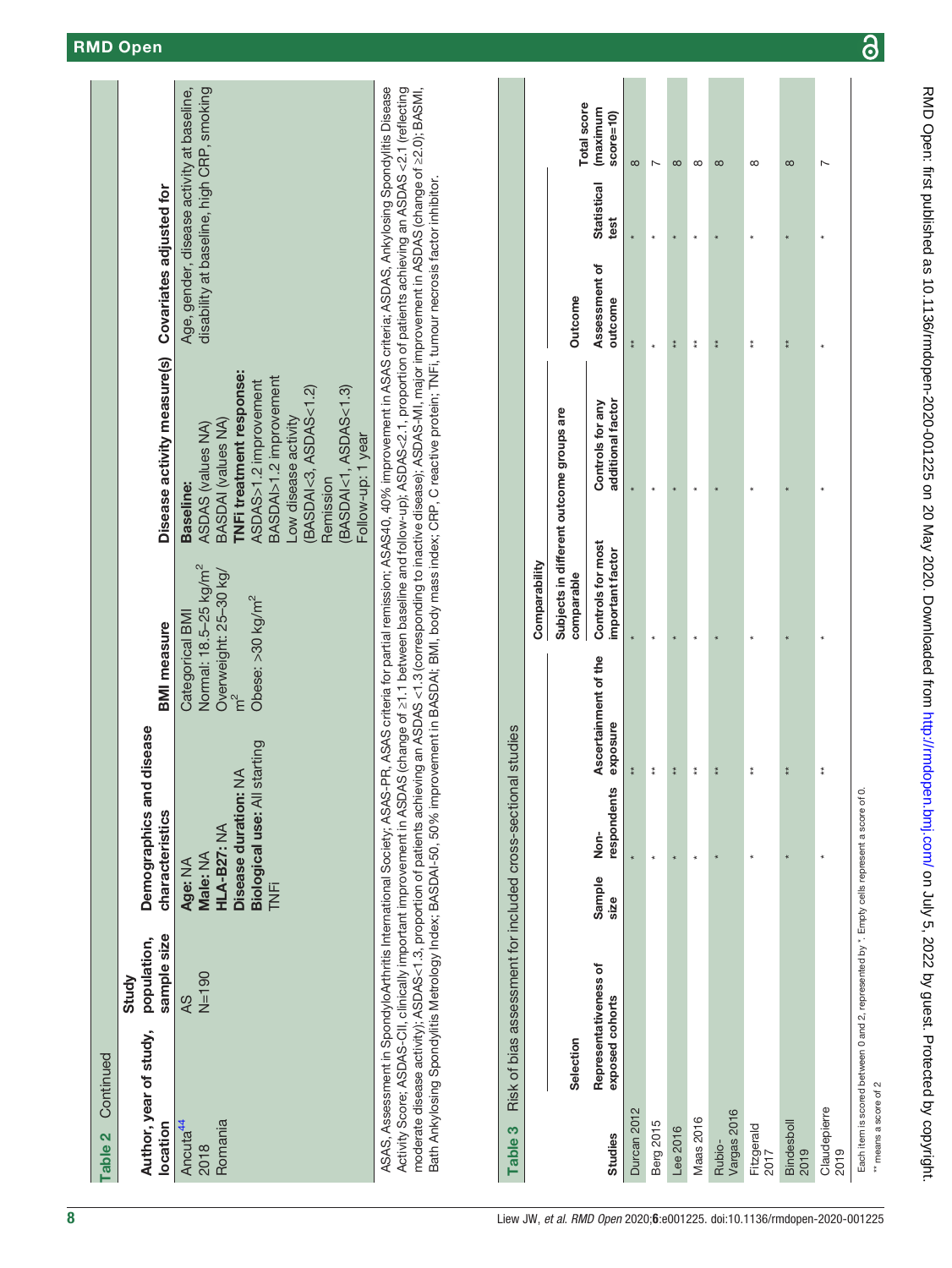|                          |                                                  |                                               |                                     |                                                                                            | Comparability                                                            |                                             |                          |                                                         |                                            |                                                   |
|--------------------------|--------------------------------------------------|-----------------------------------------------|-------------------------------------|--------------------------------------------------------------------------------------------|--------------------------------------------------------------------------|---------------------------------------------|--------------------------|---------------------------------------------------------|--------------------------------------------|---------------------------------------------------|
|                          | Selection                                        |                                               |                                     |                                                                                            | cohorts on the basis<br>Comparability of<br>of the design or<br>analysis |                                             | <b>Outcome</b>           |                                                         |                                            |                                                   |
| Studies                  | tativeness of<br>Represen-<br>exposed<br>cohorts | Selection of<br>exposed<br>the non-<br>cohort | <b>Ascertainment</b><br>of exposure | was not present at start Controls<br>outcome of interest<br>Demonstration that<br>of study | for age                                                                  | additional<br>Controls<br>for any<br>factor | Assessment<br>of outcome | long enough for<br>Was follow-up<br>outcome to<br>occur | Adequacy<br>of follow-<br>cohorts<br>up of | (maximum<br>score $=9$ )<br>score<br><b>Total</b> |
| <b>Ottaviani</b><br>2012 |                                                  |                                               |                                     | $\star$                                                                                    |                                                                          |                                             |                          |                                                         |                                            | $\infty$                                          |
| Micheroli<br>2017        |                                                  |                                               | $\star$                             | $\star$                                                                                    |                                                                          |                                             | ∗                        |                                                         | ∗                                          | ∞                                                 |
| Rosas<br>2017            |                                                  |                                               |                                     |                                                                                            |                                                                          |                                             |                          |                                                         |                                            | $\infty$                                          |
| Al-Osami<br>2018         |                                                  |                                               |                                     | $\ast$                                                                                     |                                                                          |                                             |                          |                                                         |                                            | ∞                                                 |
| Ancuta<br>2018           |                                                  |                                               |                                     |                                                                                            |                                                                          |                                             |                          |                                                         |                                            | $\infty$                                          |
|                          |                                                  |                                               |                                     | Each item is scored between 0 and 2, represented by *. Empty cells represent a score of 0. |                                                                          |                                             |                          |                                                         |                                            |                                                   |

Table 4

Table 4 Risk of bias assessment for included cohort studies

Risk of bias assessment for included cohort studies

9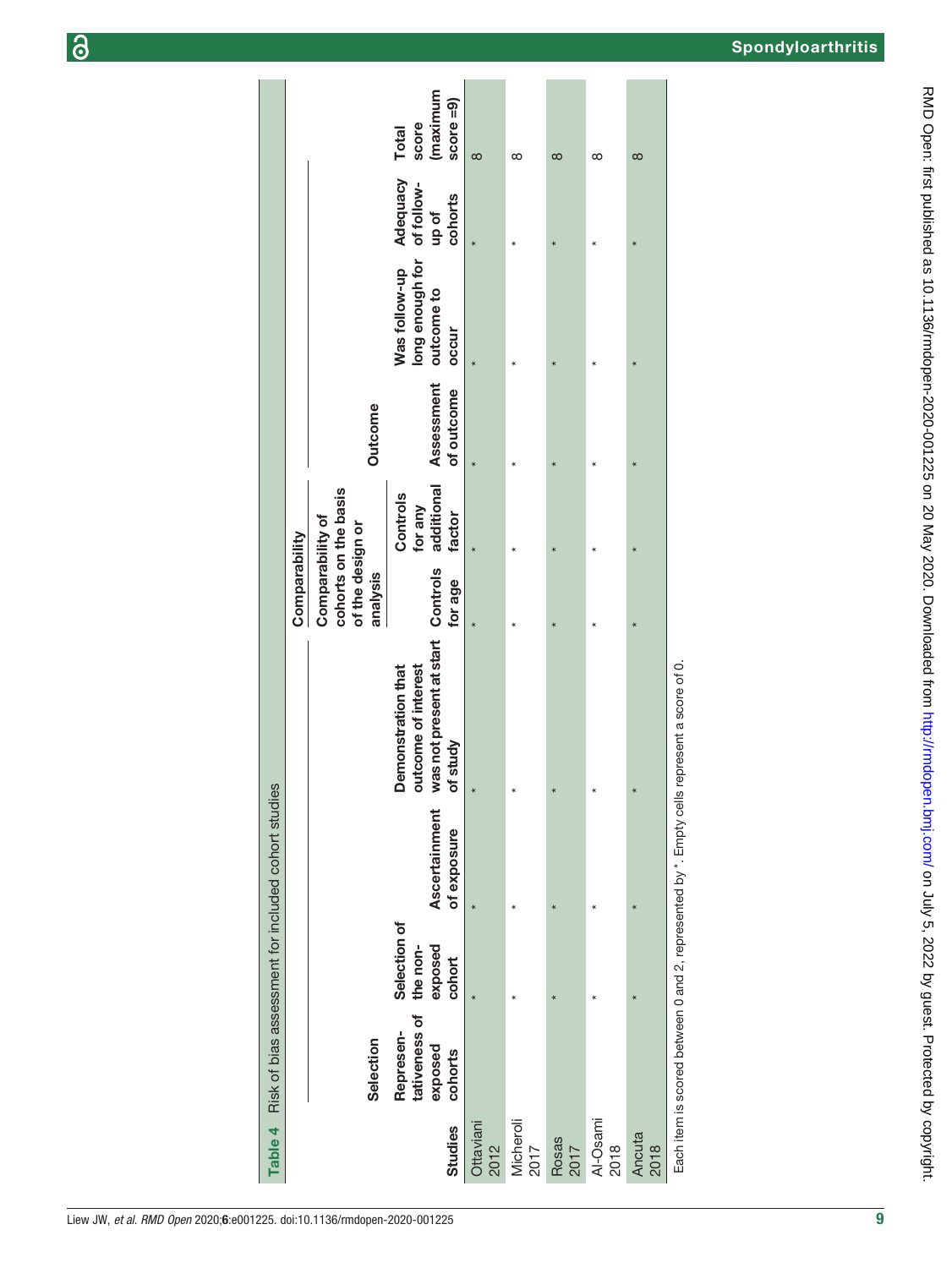<span id="page-9-0"></span>

| <b>Author and Year</b> |      |                | Weights | <b>SMD (95% CI)</b>          |
|------------------------|------|----------------|---------|------------------------------|
|                        |      |                |         |                              |
| Durcan                 | 2012 |                | 4.53%   | $0.82$ [ 0.18, 1.46]         |
| Berg                   | 2015 | −              | 8.72%   | $0.34$ [ 0.03, 0.65]         |
| Lee                    | 2017 | ╼              | 7.85%   | $0.37$ [0.01, 0.74]          |
| Maas                   | 2016 | ⊶              | 9.85%   | $0.30$ [ $0.06$ , $0.55$ ]   |
| <b>RubioVargas</b>     | 2016 |                | 8.46%   | $0.14$ [-0.19, 0.47]         |
| Fitzgerald             | 2017 | HH             | 10.57%  | $0.33$ [ $0.13$ , $0.53$ ]   |
| Bindesboll             | 2019 | H <sub>1</sub> | 10.81%  | $0.25$ [ 0.06, 0.43]         |
| Claudepierre           | 2019 | н              | 10.69%  | $0.68$ [ $0.49, 0.87$ ]      |
| Ottaviani              | 2012 |                |         | $7.24\% -0.48[-0.89, -0.07]$ |
| Micheroli              | 2017 | ⊶              | 9.97%   | $0.41$ [0.17, 0.65]          |
| Rosas                  | 2017 |                | 3.91%   | $0.69$ [-0.03, 1.40]         |
| AlOsami                | 2018 |                | 7.40%   | 1.03 [0.63, 1.43]            |
| <b>RE</b> Model        |      |                | 100.00% | $0.38$ [ $0.21$ , $0.55$ ]   |
|                        |      |                |         |                              |
|                        |      | 0<br>1         |         |                              |

**Standardized Mean Difference** 

Figure 2 Forest plot for the standardised mean difference in the BASDAI comparing obese or overweight/obese BMI to normal BMI in cross-sectional and cohort studies.

Negative SMDs indicate the association of higher BMI with lower BASDAI; positive SMDs indicate: the association of higher BMI with higher BASDAI.

BASDAI, Bath Ankylosing Spondylitis Disease Activity Index; BMI, body mass index; SMD, standardised mean difference.

<span id="page-9-1"></span>may limit the inference from our findings. However, the similar associations seen with the BASDAI, which does not depend upon the CRP, further support our findings. Four of our included studies provided comparisons of the

baseline CRP between obese and normal BMI individuals $34 \frac{35 \frac{37}{40}}{2}$ ; only one study found a statistically significant difference. $34 \text{ Most of our studies were cross-}$ sectional, which limits inference as data were drawn from



Figure 3 Forest plot for the standardised mean difference in the ASDAS comparing obese or overweight/obese BMI to normal BMI in cross-sectional and cohort studies.

Negative SMDs indicate the association of higher BMI with lower ASDAS; positive SMDs indicate the association of higher BMI with higher ASDAS.

ASDAS, Ankylosing Spondylitis Disease Activity Score; BMI, body mass index; SMD, standarised mean difference.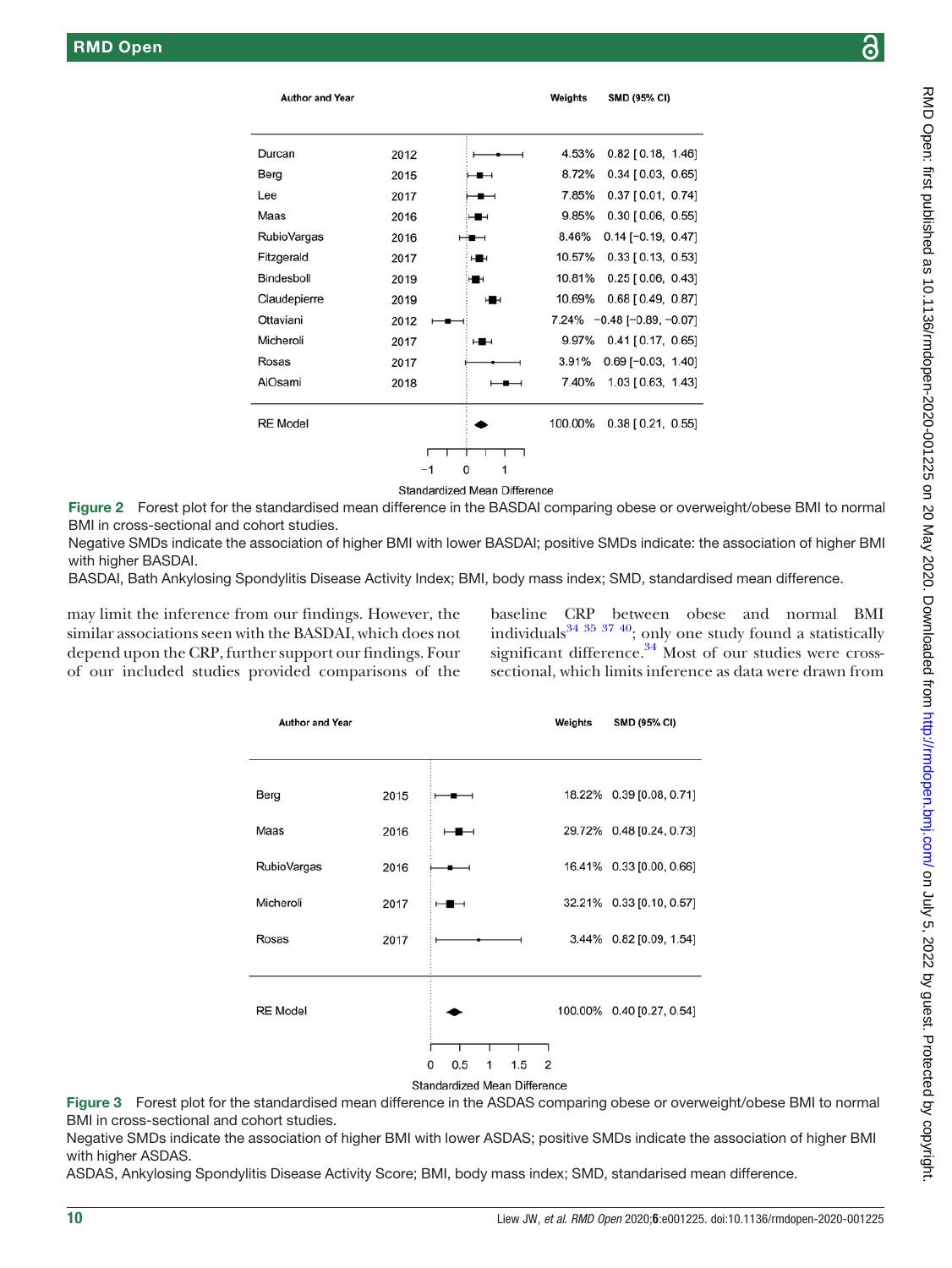

<span id="page-10-10"></span>

Figure 4 Funnel plot assessing heterogeneity in included studies reporting the BASDAI at baseline.

BASDAI, Bath Ankylosing Spondylitis Disease Activity Index.

one point in time rather than derived over a period of follow-up. Cohort studies were limited to those in which all patients were starting biological therapy with TNFi; selection bias may be at play as these studies may only include patients with more severe and active disease. Generalisability is limited as most of these studies were conducted in Europe.

## **CONCLUSION**

We conducted a systematic literature review and metaanalysis that included observational studies in individuals with AS or axSpA assessing the association of BMI on disease activity. In our main meta-analysis, higher BMI was significantly associated with higher disease activity as measured by both the BASDAI and the ASDAS. Results were similar across sensitivity analyses. Future work should involve longitudinal studies of BMI and disease activity to assess how this association changes over time. It is also important to parse out what components of BMI and disease activity are important in this relationship, and particularly those factors that are modifiable and can be targeted by specific interventions.

#### Twitter Jean [Liew @rheum\\_cat](https://twitter.com/rheum_cat) and [Irvin Huang @Irvin\\_Huang](https://twitter.com/Irvin_Huang)

Contributors JWL substantially contributed to the conception and design of the work, and the acquisition, analysis and interpretation of data; involved in drafting the work and revising it critically for important intellectual content; provided final approval of the version to be published. IJH substantially contributed to the acquisition, analysis and interpretation of data for the work; involved in revising the work critically for important intellectual content; provided final approval of the version to be published. DNL substantially contributed to the conception and design of the work, and the acquisition of data for the work; involved in revising the work critically for important intellectual content; provided final approval of the version to be published. NS substantially contributed to the conception and design of the work, and the analysis and interpretation of data; involved in revising the work critically for important intellectual content; provided final approval of the version to be published. LSG substantially contributed to the conception and design of the work, and the interpretation of data; involved in revising the work critically for important intellectual content; provided final approval of the version to be published.

Funding JWL: NIH T32 training grant (T32AR007108) and funding from the Assessment of Spondyloarthritis Society (ASAS) and the Spondyloarthritis Research and Treatment Network (SPARTAN); NS: Rheumatology Research Foundation and American Heart Association; LSG: Spondylitis Association of America and the Russel Engelman Rheumatology Research Center at the University of California, San Francisco.

Competing interests LSG: Consulting for AbbVie, GSK, Eli Lilly, Novartis, Pfizer and UCB (under \$10 000); Grant/research support from UCB, Novartis, Pfizer; All others: None.

Patient consent for publication Not required.

Data sharing statement Data are available upon reasonable request.

Provenance and peer review Not commissioned; externally peer reviewed.

Open access This is an open access article distributed in accordance with the Creative Commons Attribution Non Commercial (CC BY-NC 4.0) license, which permits others to distribute, remix, adapt, build upon this work non-commercially, and license their derivative works on different terms, provided the original work is properly cited, appropriate credit is given, any changes made indicated, and the use is non-commercial. See: [http://creativecommons.org/licenses/by-nc/4.0/.](http://creativecommons.org/licenses/by-nc/4.0/)

#### ORCID iD

Jean W Liew <http://orcid.org/0000-0002-8104-2450>

#### **REFERENCES**

- <span id="page-10-0"></span>1 Bakland G, Gran JT, Nossent JC. Increased mortality in ankylosing spondylitis is related to disease activity. [Ann Rheum Dis](https://dx.doi.org/10.1136/ard.2011.151191) 2011;70:1921-5.
- 2 Bremander A, Petersson IF, Bergman S, et al. Population-based estimates of common comorbidities and cardiovascular disease in ankylosing spondylitis. [Arthritis Care Res](https://dx.doi.org/10.1002/acr.20408) 2011:63:550-6.
- 3 Haroon NN, Paterson JM, Li P, et al. Patients with ankylosing spondylitis have increased cardiovascular and cerebrovascular mortality: a population-based study. [Ann Intern Med](https://dx.doi.org/10.7326/M14-2470) 2015;163:409–16.
- 4 Bengtsson K, Forsblad-d'Elia H, Lie E, et al. Are ankylosing spondylitis, psoriatic arthritis and undifferentiated spondyloarthritis associated with an increased risk of cardiovascular events? A prospective nationwide population-based cohort study. [Arthritis Res Ther](https://dx.doi.org/10.1186/s13075-017-1315-z) 2017;19:102.
- <span id="page-10-1"></span>5 Mathieu S, Soubrier M. Cardiovascular events in ankylosing spondylitis: a 2018 meta-analysis. [Ann Rheum Dis](https://dx.doi.org/10.1136/annrheumdis-2018-213317) 2019;78:e57.
- <span id="page-10-2"></span>6 Mease P, van der Heijde D, Karki C, et al. Tumor necrosis factor inhibition discontinuation in patients with ankylosing spondylitis: an observational study from the US-based corrona registry. [Rheumatol](https://dx.doi.org/10.1007/s40744-018-0129-z) [Ther](https://dx.doi.org/10.1007/s40744-018-0129-z) 2018;5:537–50.
- <span id="page-10-3"></span>7 Singh S, Facciorusso A, Singh AG, et al. Obesity and response to antitumor necrosis factor-α agents in patients with select immunemediated inflammatory diseases: a systematic review and metaanalysis. [PLoS One](https://dx.doi.org/10.1371/journal.pone.0195123) 2018;13:1–26.
- <span id="page-10-11"></span>8 Shan J, Zhang J. Impact of obesity on the efficacy of different biologic agents in inflammatory diseases: a systematic review and meta-analysis. [Jt Bone Spine](https://dx.doi.org/10.1016/j.jbspin.2018.03.007) 2019;86:173-83.
- <span id="page-10-4"></span>9 Liberati A, Altman DG, Tetzlaff J, et al. The PRISMA statement for reporting systematic reviews and meta-analyses of studies that evaluate health care interventions: explanation and elaboration. [J Clin](https://dx.doi.org/10.1016/j.jclinepi.2009.06.006) [Epidemiol](https://dx.doi.org/10.1016/j.jclinepi.2009.06.006) 2009;62:1–34.
- 10 Stroup D, Berlin J, Morton S, et al. Meta-analysis of observational studies in epidemiology. [JAMA](https://dx.doi.org/10.1001/jama.283.15.2008) 2000;283:2008–12.
- <span id="page-10-5"></span>11 Jensen MD, Ryan DH, Apovian CM, et al. 2013 AHA/ACC/TOS guideline for the management of overweight and obesity in adults: a report of the American College of Cardiology/American Heart Association Task Force on Practice Guidelines and the Obesity Society. [J Am Coll Cardiol](https://dx.doi.org/10.1016/j.jacc.2013.11.004) 2014;63:2985–3023.
- <span id="page-10-6"></span>12 Garrett S, Jenkinson T, Kennedy LG, et al. A new approach to defining disease status in ankylosing spondylitis: the Bath Ankylosing Spondylitis Disease Activity Index. J Rheumatol 1994;21:2286–91.
- <span id="page-10-7"></span>13 Lukas C, Landewé R, Sieper J, et al. Development of an ASAS-endorsed disease activity score (ASDAS) in patients with ankylosing spondylitis. [Ann Rheum Dis](https://dx.doi.org/10.1136/ard.2008.094870) 2009;68:18–24.
- <span id="page-10-8"></span>14 Stang A. Critical evaluation of the Newcastle-Ottawa scale for the assessment of the quality of nonrandomized studies in meta-analyses. [Eur J Epidemiol](https://dx.doi.org/10.1007/s10654-010-9491-z) 2010;25:603–5.
- <span id="page-10-9"></span>15 Modesti PA, Reboldi G, Cappuccio FP, et al. Panethnic differences in blood pressure in Europe: a systematic review and meta-analysis. [PLoS One](https://dx.doi.org/10.1371/journal.pone.0147601) 2016;11:e0147601.
- 16 Moskalewicz A, Oremus M. No clear choice between NOS and AXIS to assess methodological quality in cross-sectional studies of health-related quality-of-life and breast cancer. [J Clin Epidemiol](https://dx.doi.org/10.1016/j.jclinepi.2019.12.01) 2020.